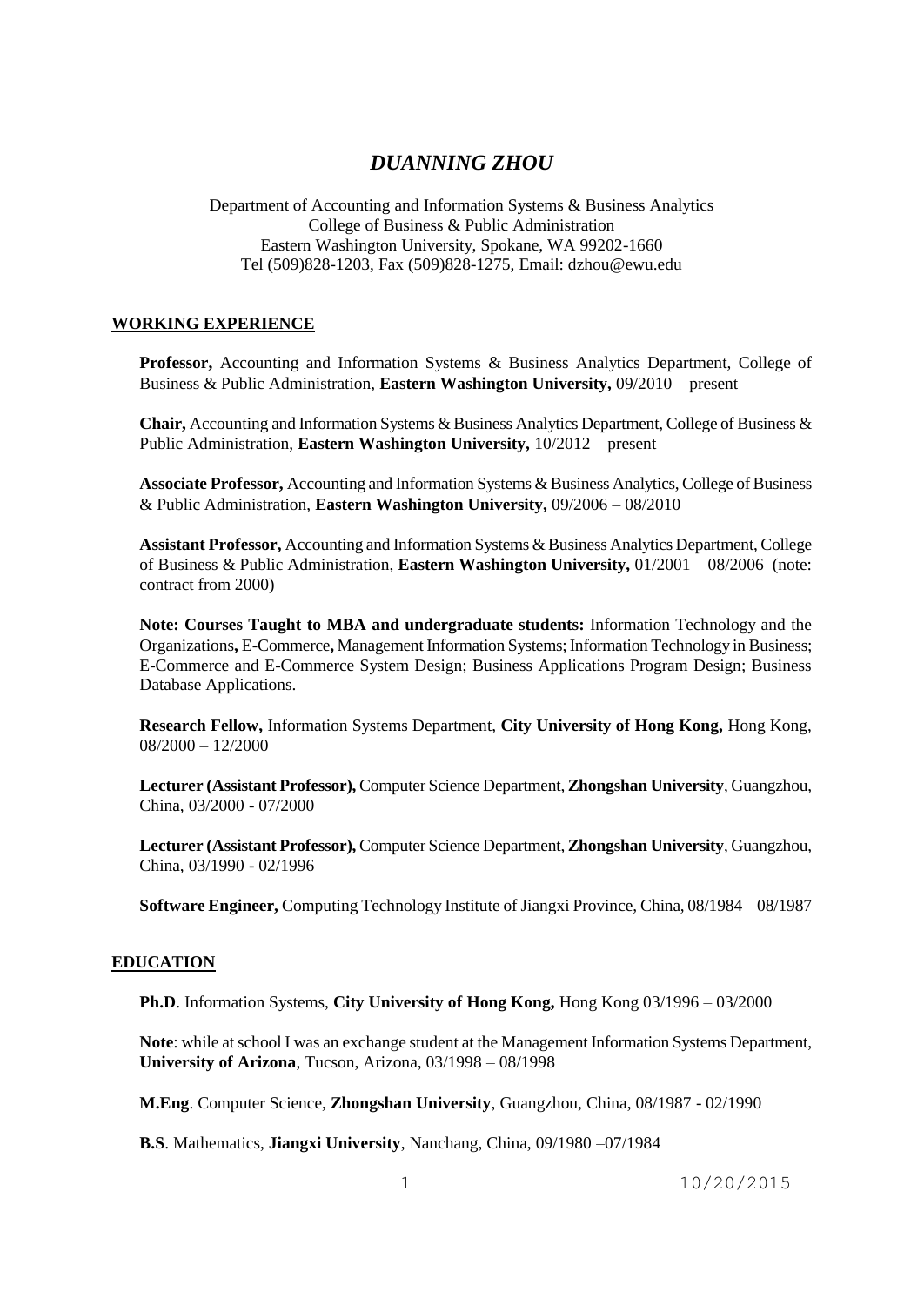## **PUBLICATIONS**

## **Journal Papers**

- 1. Djatej A., Chen Y. and Eriksen S. **Zhou D.**, (2015), "Understanding students' major choice in accounting: an application of the theory of reasoned action," *Global Perspective on Accounting Education*. Vol. 10, pp. 53-72.
- 2. **Zhou D**., Djatej A, Sarikas R., and Senteney D. (2014), "The growth of industry web portals: framework and guidelines," *International Journal of e-Collaboration*, Vol. 10, No.4, pp. 17-31.
- 3. Xu J., Zhang Y., **Zhou D**., Li D. and Li Y. (2014), "Uncertain multi-granulation time series modeling based on granular computing and the clustering practice," *Journal of Nanjing University* (in Chinese).
- 4. Chen G., Chen Q., Zhang D. and **Zhou D.** (2014), "Steganalysis based on distribution characters of stego-images in reduced dimension space," *Multimedia Tools and Applications,* Vol. 71, No. 2, pp. 497-515, 2014.
- 5. Djatej A., **Zhou D.**, Gorton D., and McGonigle W. (2012), "Critical factors of IFRS adoption in the US: an empirical study," *Journal of Finance and Accountancy*, Vol. 9, April, 2012.
- 6. **Zhou D.**, Djatej A., Chen Y. and Senteney D. (2011), "Recruiting MIS minors: the impact of in-depth database exposure in the accounting information systems course," *International Journal of Management & Information Systems*, Vol. 15, No. 3, pp. 119-128.
- 7. **Zhou D.**, Nakatani K. and Chuang T.T. (2011), "Data quality in collaborative commerce," *International Journal of Information Quality*, Vol. 2, No. 3, pp. 264-278.
- 8. **Zhou D.** and Huang W. (2009), "Using a fuzzy classification approach to assess e-commerce websites: an empirical investigation," *ACM Transactions on Internet Technology*, Vol. 9, No 3, Article 12.
- 9. Chen G., Yin J., **Zhou D.** and Zhang D. (2009), "A new method for steganalysis techniques: IKLDA," *ACTA Electronica Sinica*, Vol. 37, No. 8, pp. 1762-1768. (in Chinese)
- 10. Djatej A., **Zhou D,.** McGonigle W., and Sarikas R. (2009), "Impact of in-depth exposure of database knowledge to accounting students: an empirical study," *Global Education Journal*, Vol. 2009, No.1, pp. 133-139.
- 11. Chuang T.T., Nakatani K. and **Zhou D.** (2009), "An exploratory study of the extent of information technology adoption in SMEs: an application of upper echelon theory", *Journal of Enterprise Information Management*, Vol. 22, No 1/2, pp. 183-196.
- 12. Kwok R., **Zhou D.**, Zhang Q., and Ma J. (2007), "A Fuzzy Multi-Criteria Decision Making Model for IS Student Group Project Assessment", *Group Decision and Negotiation*. Vol. 16, No. 1, pp. 25-42.
- 13. Nakatani K., Chuang T.T. and **Zhou D.** (2006), "Data synchronization technology: standards, business values and implications", *Communications of the Association for Information Systems.* Vol. 17, pp. 962-994.
- 14. Turban E., **Zhou D.**, and Ma J. (2004), "A group decision approach to evaluating journals", *Information & Management*. Vol. 42, No. 1, pp 31-44.
- 15. **Zhou D.** and Kuo C. (2004), "Fuzzy group decision support system approach to group decision making under multiple criteria", *International Journal of Management Theory and Practices*, Vol. 5, No. 1, pp. 23-42, 2004.
- 16. Zhang Q., Chen J.C.H., He Y-Q., Ma J. and **Zhou D.** (2003), "Multiple attribute decision making: approach integrating subjective and objective information", *International Journal of Manufacturing Technology and Management*, Vol. 5, No. 4, pp.338-361, 2003
- 17. **Zhou D.**, Ma J., Turban E. and Bolloju N. (2002), "A fuzzy set approach for evaluating grades of journals," *Fuzzy Sets and Systems.* Vol. 131, No. 1, pp. 63-74, 2002.
- 2 10/20/2015 18. Kwok C. W. R., Ma J. and **Zhou D.** (2002), "Improving group decision making: A fuzzy GSS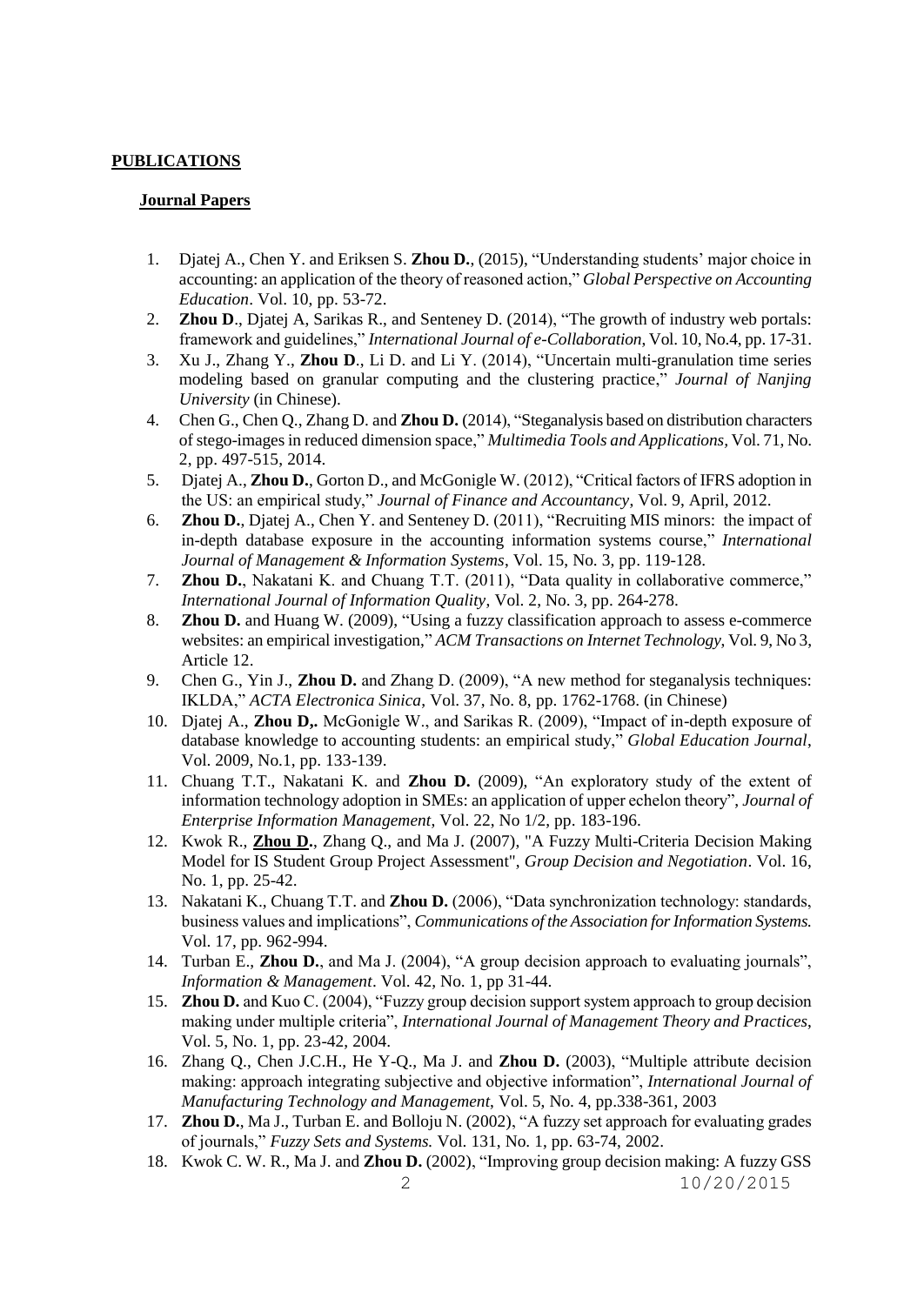approach," *IEEE Transactions on Systems, Man and Cybernetics – Part C: Application and Reviews*. Vol. 32, No.1, pp. 54-63, 2002.

- 19. **Zhou D.**, Ma J. and Turban E. (2001), "Journal quality assessment: an integrated subjective and objective approach" *IEEE Transactions on Engineering Management.* Vol. 48 No. 4, pp. 479- 490, November 2001.
- 20. Kwok C. W. R., Ma J., Voug D. and **Zhou D.** (2001), " Collaborative assessment in education: an application of fuzzy GSS" *Information & Management*. 39(3), pp 243-253, 2001.
- 21. Long D., Jia W., Ma J. and **Zhou D.** (2001), "k-p-infix codes and semaphore codes," *Discrete Applied Mathematics* 109 (2001) 237-252.
- 22. Ma J. and **Zhou D**. (2000), "Fuzzy set approach to the assessment of student-centered learning," *IEEE Transactions on Education*. Vol. 43, No. 2, pp. 237-241.
- 23. Long D., Ma J. and **Zhou D**. (1997), "Structure of 3-infix-outfix maximal codes," *Theoretical Computer Science,* 188 (1997) pp. 231-240.

## **Conference Papers**

- 1. Jones D., **Zhou D.,** Cooney V. and Morgan D. (2015), "The U.S. drug supply chain security act of 2013 and its information system implementation," Proceedings of the 9<sup>th</sup> China Summer *Workshop on Information Management*, Hefei, China, June 27 – June 28, 2015.
- 2. Liu O. and **Zhou D**., (2014), "A Hybrid Knowledge Base System for Fraud Detection Using Accounting Data," *Proceedings of the Twentieth Americas Conference on Information Systems*  (Note: abstract only), Savanna, Georgia, USA, August 7-9, 2014.
- 3. Liu O. and **Zhou D**., (2013), "An Event-driven approach for modeling R&D project selection process," *Proceedings of the Nineteenth Americas Conference on Information Systems*, Chicago, Illinoi, USA, August 15-17, 2013.
- 4. **Zhou D.** and Dtajej A. (2012), "The growth of industry web portals: an example," *Proceedings of the 6 th China Summer Workshop on Information Management*, pp. 100-105, Beijing, China, June 30 – July 1, 2012.
- 5. **Zhou D.**, Zhang A. and Lu N. (2011), "The growth of industry web portals: a case study," *Proceedings of the Seventeenth Americas Conference on Information Systems* (Note: abstract only), Detroit, Michigan, USA, August 4-7, 2011.
- 6. **Zhou D.** (2010), "E-commerce adoption in Chinese martial arts schools," *Proceedings of the 4th China Summer Workshop on Information Management*, pp 23 - 27, Wuhan, China, June 19-20, 2010.
- 7. **Zhou D.**, Djatej A. and Chen Y. (2009), "Recruiting IS minor students: the impact of in-depth exposure of database knowledge in accounting information systems courses," *Proceedings of the Fifteenth Americas Conference on Information Systems* (Note: abstract only), San Francisco, California, USA, August 6-9, 2009.
- 8. Qiu J., Yin J. and **Zhou D.** (2009), "An adaptive repulsive particle swarm optimization for makespan and maximum lateness minimization in the permutation flowshop scheduling problem," *Proceedings of the 2009 International Workshop on Intelligent Systems and Applications*, pp 267- 271, Wuhan, China, May 23-34, 2009.
- 9. **Zhou D.,** Chuang T.T. and Nakatani K. (2008), "Data transparency in collaborative commerce", *Proceedings of the 2nd China Summer Workshop on Information Management*, pp 83 - 87, KunMing, China, June 28-30, 2008.
- 10. Chuang T.T., Nakatani K. and **Zhou D.** (2007), "The impact of managerial characteristics of top management team on the extent of information technology adoption: an exploratory study with the upper echelon theory", *Proceedings of the Thirteenth Americas Conference on Information Systems*, pp -, Keystone, Colorado, USA, August 9-12, 2007.
- 3 10/20/2015 11. Yin J., **Zhou D.** and Xie Q. (2006), "A Clustering Algorithm for Time Series Data", *Proceedings*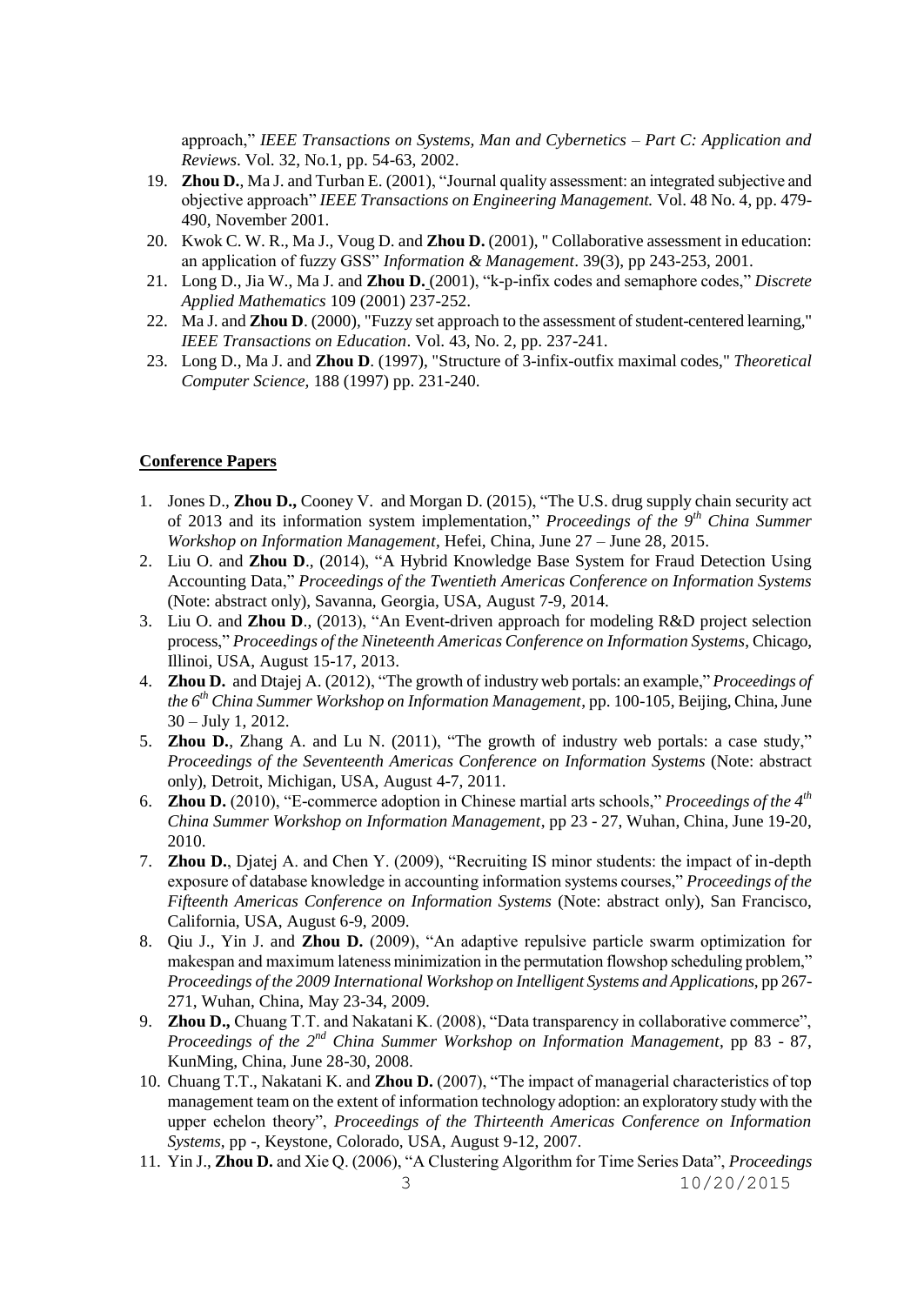*of the Seventh International Conference on Parallel and Distributed Computing, Applications and Technologies*, pp 119-122, Taipei, Taiwan, December 4-7, 2006.

- 12. **Zhou D.,** Chuang T.T. and Nakatani K. (2006), "A conceptual data quality framework for collaborative commerce", *Proceedings of the Twelfth Americas Conference on Information Systems*, pp 412 - 417, Acapulco, Mexico, August 4-6, 2006.
- 13. Yu J., Yin J., **Zhou D.** and Zhang J. (2006), "A pattern distance-based evolutionary approach to time series segmentation," The International Conference on Intelligent Computing, YunNan, China, August 16-19, 2006. (Lecture Notes in Control and Information Science, Vol. 344, Springer Berlin /Heidelberg, pp 797-802).
- 14. **Zhou D.** and Kuo C. (2005), "Heterogeneous individual preference structures in group decision making", *Proceedings of the 9th World Multi- Conference on Systemics, Cybernetics and Informatics*, pp 173-177, Orlando, FL, USA, July 10-13, 2005.
- 15. **Zhou D.** and Huang W. (2004), " A fuzzy set approach to assessing e-commerce websites", *Proceedings of the Tenth Americas Conference on Information Systems*, pp 2376-2383, New York, New York, August 5-8, 2004.
- 16. **Zhou D.** (2003), "Multiple individual preference formats in group decision making", *Proceedings of the XIII ACME International Conference on Pacific Rim Management*, pp 127-131, Seattle, USA, July 31 - August 2, 2003.
- 17. **Zhou D.** (2002), "Fuzzy GDSS approach to group multiple criteria decision making", *Proceedings of the Eighth Americas Conference on Information Systems*, pp 253-257, Dallas, USA, August 9- 11, 2002.
- 18. Ma J. Turban E, and **Zhou D.** (2002): "Evaluating Grades of Journals: A GDSS Approach", International Conference on Decision Making and Decision Support in the Internet Age, U. C. C, Ireland, July 3-7, 2002.
- 19. Liu O., Ma J., **Zhou D.** and Zhang Q. (2001), "A distributed DSS framework based on multiagent paradigm and its implementation scheme", *Proceedings of the Seventh Americas Conference on Information Systems*, pp 295-297, Boston, MA, USA, August 3-5, 2001.
- 20. **Zhou D.**, Kwok R. C. W., Zhang Q. and Ma J. (2001), "A New method for student project assessment using fuzzy sets", *Proceedings of Joint IFSA World Congress and 20th NAFIPS International Conference*, Vancouver, Canada, July 25-28, 2001.
- 21. Ma J., Zhang Q., Fan Z., Liang J. and **Zhou D.** (2001), " An Approach to multiple attribute decision making based on preference information on alternatives," *Proceedings of the Thirty Forth Annual Hawaii International Conference on System Sciences,* Maui, Hawaii, USA, January 3-6, 2001.
- 22. Turban E., **Zhou D.** and Ma J. (2000), "A methodology for evaluating grades of journals: a fuzzy set based group decision support system," *Proceedings of the Thirty Third Annual Hawaii International Conference on System Sciences,* Maui, Hawaii, USA, January 5-8, 2000. Best Paper Nomination by the conference track of Organizational Systems and Technology.
- 23. **Zhou D.**, Ma J., Tian Q. and Kwok C. W. (1999), "Fuzzy group decision support system for project assessment," *Proceedings of the Thirty Second Annual Hawaii International Conference on System Sciences,* Maui, Hawaii, USA, January 5-8, 1999.
- 24. Ma J., Fan Z., Zhang Q. and **Zhou D**. (1999), "An approach to determine weights of criteria by using subjective and objective information," *Proceedings of the 5th Conference of the International Society for Decision Support Systems,* Melbourne, Australia, July 20-23, 1999.
- 25. Ma J., Long D., Jia W., Li S. and **Zhou D**. (1999), "Improving system security via hyper-codes password encryption," *Proceedings of the 1999 International Workshop on Cryptographic Technology and E-Commerce*, Hong Kong, July 5-8, 1999.
- 26. Tian Q., Ma J. and **Zhou D.** (1998), "A conceptual representation framework of decision models for model integration in DSS," *Proceedings of 4th Cross-Strait Conference on Information Management Development,* pp. 55-69, Hong Kong, August 19-21, 1998.
- 4 10/20/2015 27. Tian Q., Ma J., **Zhou D.** and Huang L. (1998), "Integration of dynamic models in decision support systems," *Proceedings of the Second IEEE International Conference on Intelligent Processing*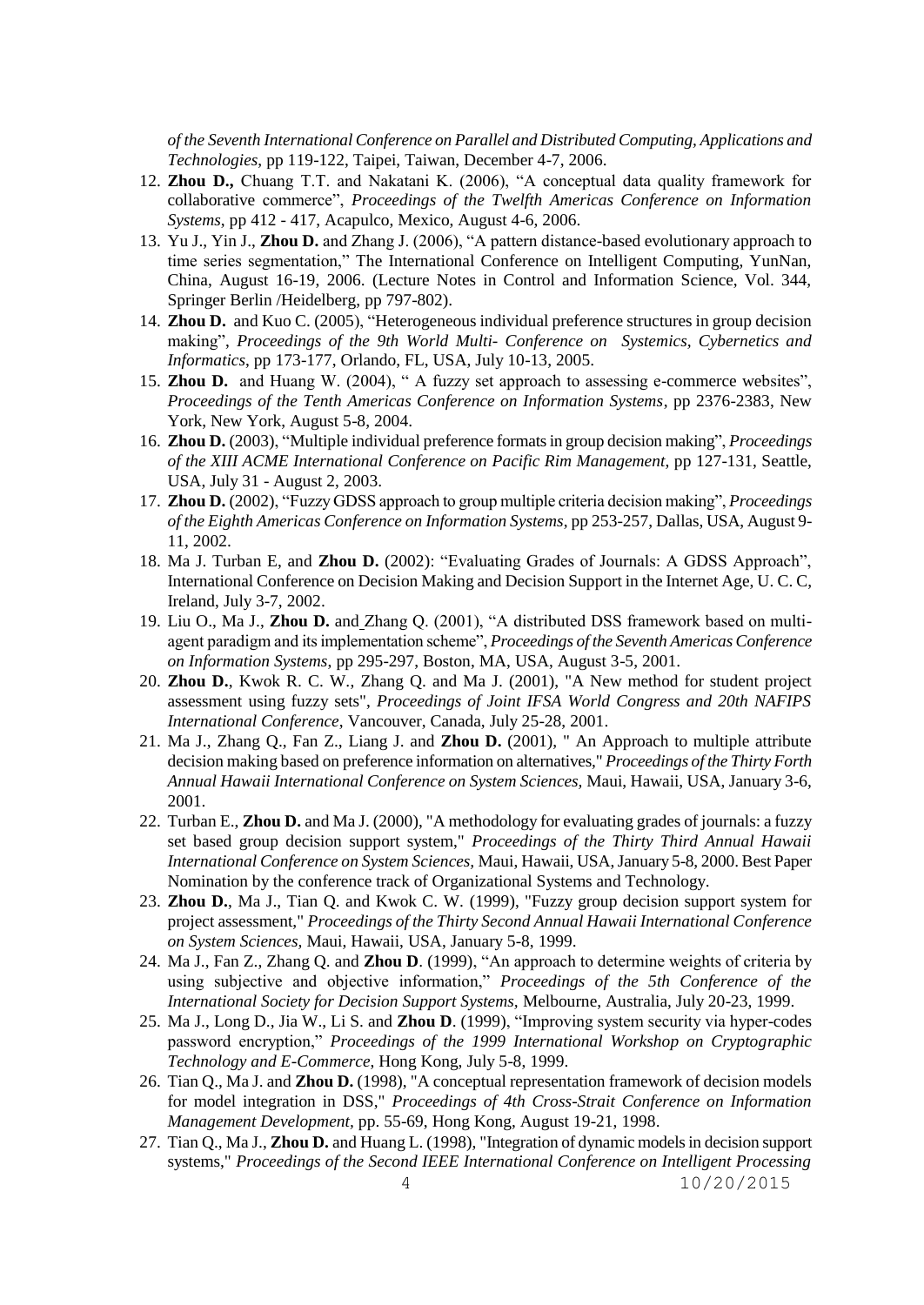*Systems,* pp. 281-284, Gold Coast, Australia, August 4-7, 1998.

- 28. **Zhou D.**, Ma J., Kwok C. W. , Tian Q. and Zhang F. (1998), "Fuzzy group decision support system for assessment of projects," *Proceedings of the Second IEEE International Conference on Intelligent Processing Systems,* pp. 340-343, Gold Coast, Australia, August 4-7, 1998.
- 29. Tian Q., Ma J. and **Zhou D**. (1998), "An object-oriented approach to structured modeling," *Effective Utilization and Management of Emerging Information Technologies: 1998 International Conference of the Information Resources Management Association*, pp. 406-413, Boston, Massachusetts, USA, May 17-20, 1998.
- 30. **Zhou D**., Ma J. and Kwok C. W. R. (1997), "A fuzzy set model for group decision making*," Proceedings of the 4th Conference of the International Society for Decision Support Systems,* Lausanne, Switzerland, pp. 629-637, July 21-22, 1997.

### **Book Chapters**

- 1. Chuang T.T., Nakatani K. and **Zhou D**. (2006), "Collaborative Commerce", Encyclopedia of E-Commerce, E-Government, and Mobile Commerce, Idea Group, 2006, pp. 112-117.
- 2. **Zhou D**., Ma J. and Kwok C. W. R., "Application of fuzzy set theory for the assessment of problem-based learning," in J. R. Isaac, S. Gupta, M. S. Datta (Eds.) *Cognitive Systems: From Intelligent Systems to More Human Environments.* pp. 181-189, Tata McGraw-Hill, New Delhi, 1997.
- 3. Ma J., Kwok C.W. R. & **Zhou D**. "Group decision support system for assessment of projects in information systems", in David Kember, Bick-har Lam, Louisa Yan, Jessie C.K Yum. and Susan Blumberg Liu (Eds.), *Case Studies of Improving Teaching and Learning from the Action Learning Project*, pp. 23-29, Action Learning Project, Hong Kong. 1997.

#### **INVITED SEMINAR PRESENTATIONS**

- 1. School of Software, Nanchang University, Nanchang, China, 07/11/2015, "The U.S. Drug Supply Chain Security Act of 2013 and Its Information System Implementation."
- 2. School of Information Science and Technology, Zhongshan (Sun Yat-Sen) University, Guangzhou, China, 06/25/08, "Data Transparency in Collaborative Commerce."
- 3. Management Science Department, Nanchang University, Nanchang, China, 12/29/06, "Collaborative Commerce and Its Technological Foundation."
- 4. School of Information Science and Technology, Zhongshan (Sun Yat-Sen) University, Guangzhou, China, 12/14/06, "Data Quality in Collaborative Commerce."
- 5. Management School, Zhongshan (Sun Yat-Sen) University, Guangzhou, China, 12/29/05, "Collaborative Commerce."
- 6. Jiangxi Strong Digital Technology Company, Nanchang, Jiangxi, China, 12/26/05, "Technical Issues of Collaborative Commerce."

## **AWARD**

2010 Faculty Merit Award (Research), EWU

2007 Research Excellence Award, College of Business and Public Administrative, EWU 2003 Research Excellence Award, College of Business and Public Administrative, EWU

### **PROFESSIONAL AND ACADEMIC MEMBERSHIPS**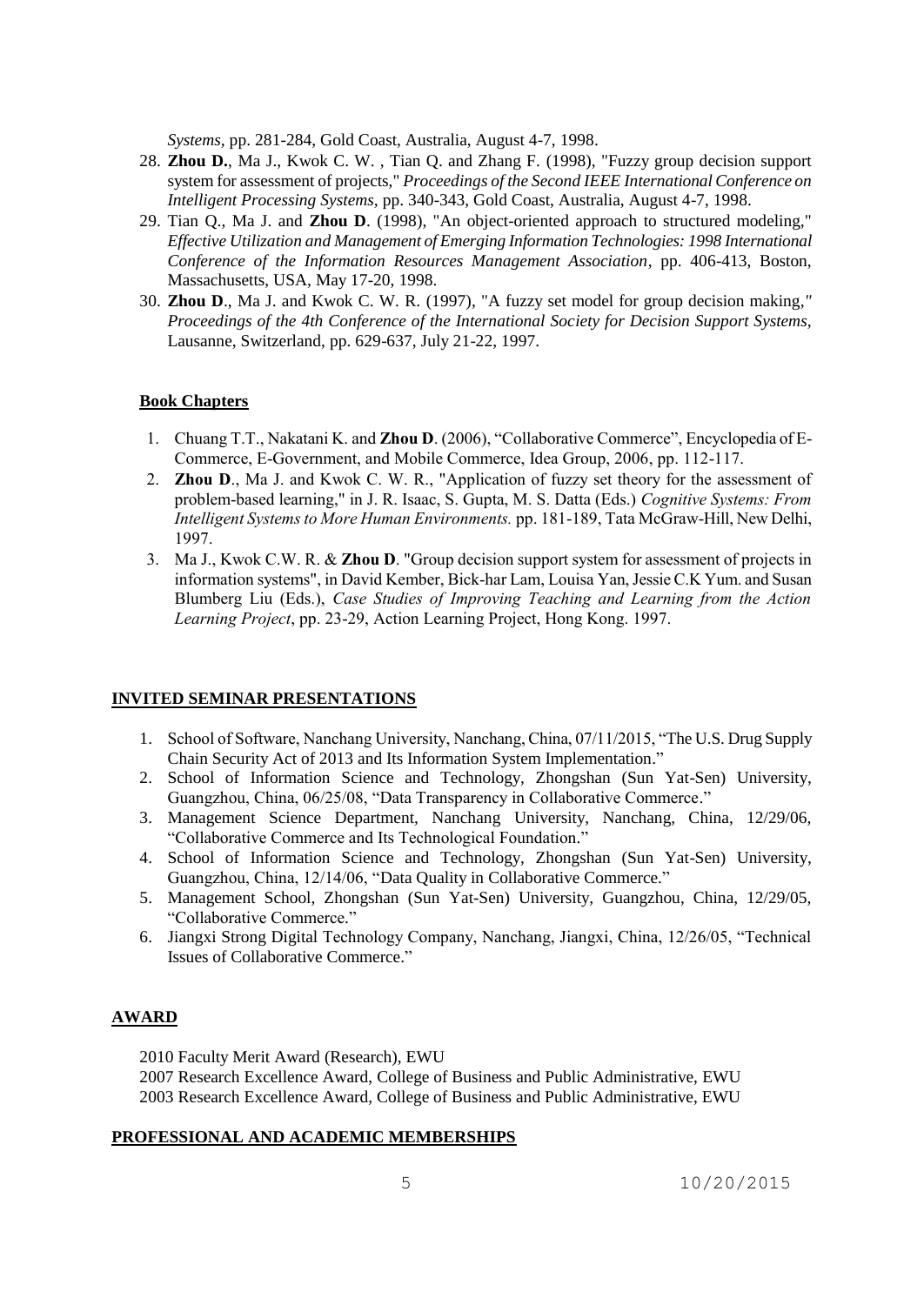2001 - Present Member of Association for Information Systems

## **PROFESSIONAL SERVICES**

## **Reviewer for Academic Journals and International Conferences**

## **Journals (selected)**

 Communication of ACM Information & Management IEEE Transactions on Systems, Man, and Cybernetics IEEE Transactions on Fuzzy Systems Decision Support Systems International Journal of Electronic Business Information Fusion Journal of System, Cyber and Informatics International Journal of Management and Decision Making Interdisciplinary Journal of Knowledge and Learning Objects Journal of Enterprise Information Management Electronic Commerce Research and Applications

#### **Conferences**

 International Conference on Information Systems (ICIS) Pacific-Asia Conference on Information Systems (PACIA) Americas Conference on Information Systems (AMCIS)

## **COMMITTEES**

| $2014$ – Present | <b>EWU CBPA MBA Curriculum Committee</b>                                  |
|------------------|---------------------------------------------------------------------------|
| $2014$ – Present | EWU CBPA Business Undergraduate Program Committee                         |
| $2012 - 2013$    | EWU CBPA MBA Curriculum Committee                                         |
| $2010 - 2012$    | EWU CBPA MBA Curriculum Committee (Chair)                                 |
| $2011 - 2012$    | <b>Department Personnel Committee</b>                                     |
| $2010 - 2011$    | Department Personnel Committee (Chair)                                    |
| $2009 - 2012$    | Riverpoint Technology Advisory Committee (Joint Committee of EWU and      |
| WSU)             |                                                                           |
| $2009 - 2010$    | Department Personnel Committee                                            |
| $2007 - 2010$    | <b>EWU</b> Academic Computing Committee                                   |
| $2006 - 2010$    | EWU CBPA MBA Curriculum Committee                                         |
| 2006             | EWU College of Business and Public Administration Dean's search Committee |
| $2004 - 2007$    | <b>EWU Retirement and Insurance Committee</b>                             |
| $2002 - 2004$    | <b>EWU University Academic Appeals Board</b>                              |
| $2001 - 2006$    | <b>EWU CBPA College Technology Committee</b>                              |

### **RESEARCH/GRANTS**

2008-2009 Faculty Research Grants, Eastern Washington University 2007 Summer Research Grants, College of Business and Public Administration, EWU